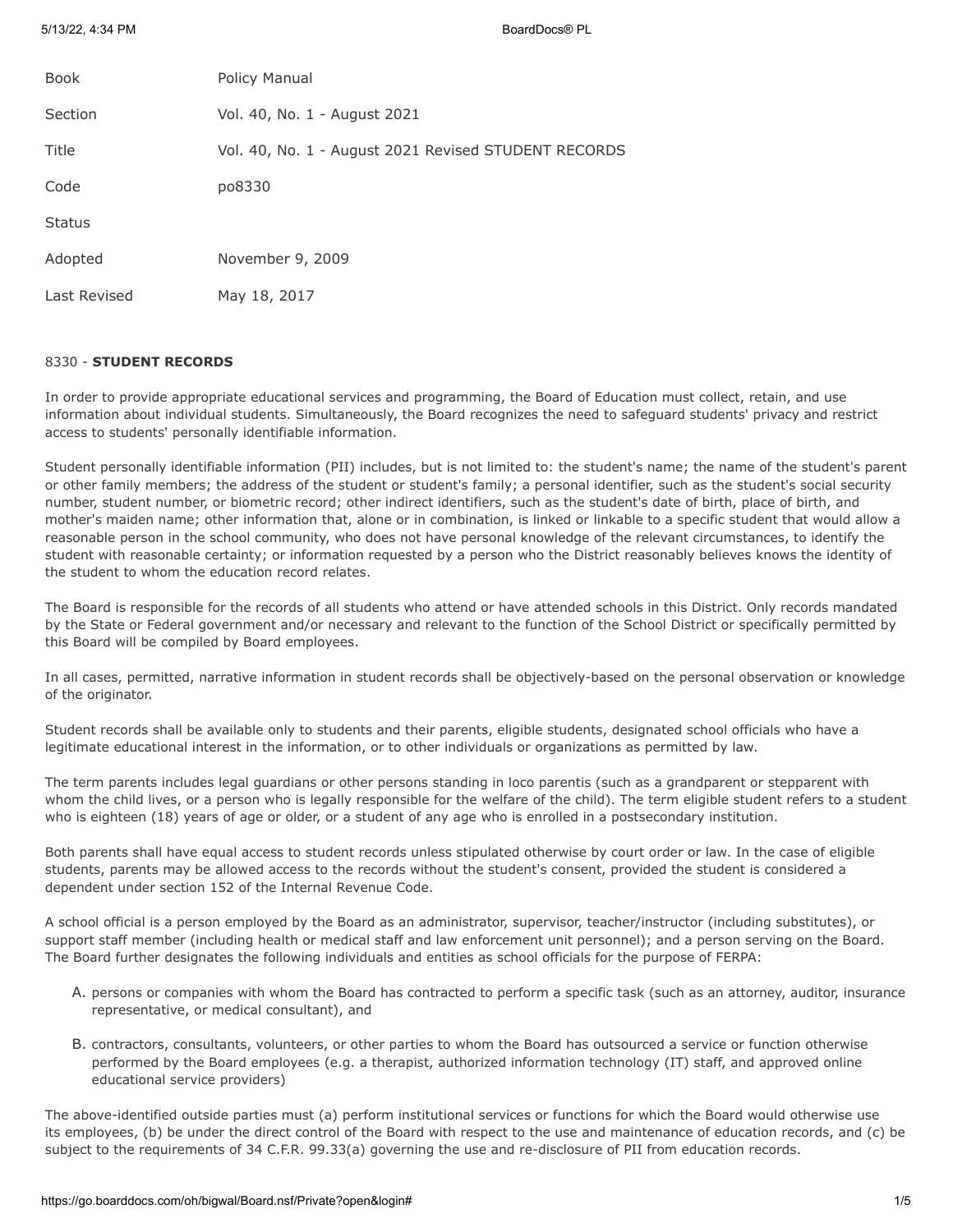### 5/13/22, 4:34 PM BoardDocs® PL

Finally, a parent or student serving on an official committee, such as a disciplinary or grievance committee, or assisting another school official in performing his/her tasks (including volunteers) is also considered a school official for purposes of FERPA provided s/he meets the above-referenced criteria applicable to other outside parties.

Legitimate educational interest is defined as a direct or delegated responsibility for helping the student achieve one (1) or more of the educational goals of the District or if the record is necessary in order for the school official to perform an administrative, supervisory, or instructional task or to perform a service or benefit for the student or the student's family. The Board directs that reasonable and appropriate methods (including but not limited to physical and/or technological access controls) are utilized to control access to student records and to make certain that school officials obtain access to only those education records in which they have legitimate educational interest.

The Board authorizes the administration to:

- A. forward student records, including disciplinary records with respect to suspensions and expulsions, upon request to a private or public school or school district in which a student of this District is enrolled, seeks or intends to enroll, or is instructed to enroll, on a full-time or part-time basis, upon condition that:
	- 1. a reasonable attempt is made to notify the student's parent or eligible student of the transfer (unless the disclosure is initiated by the parent or eligible student; or the Board's annual notification - Form 8330 F9 - includes a notice that the Board will forward education records to other agencies or institutions that have requested the records and in which the student seeks or intends to enroll or is already enrolled so long as the disclosure is for purposes related to the student's enrollment or transfer);
	- 2. the parent or eligible student, upon request, receives a copy of the record; and
	- 3. the parent or eligible student, upon request, has an opportunity for a hearing to challenge the content of the record;
- B. forward student records, including disciplinary records with respect to suspensions and expulsions, upon request to a juvenile detention facility in which the student has been placed, or a juvenile court that has taken jurisdiction of the student;
- C. forward student records, including disciplinary records with respect to suspensions and expulsions, upon request to a public school or school district in which a student in foster care is enrolled;
- D. provide personally-identifiable information to appropriate parties, including parents of an eligible student, whose knowledge of the information is necessary to protect the health or safety of the student or other individuals, if there is an articulable and significant threat to the health or safety of a student or other individuals, considering the totality of the circumstances;
- E. report a crime committed by a child to appropriate authorities, and, with respect to reporting a crime committed by a student with a disability, to transmit copies of the student's special education and disciplinary records to the authorities for their consideration;
- F. release de-identified records and information in accordance with Federal regulations;
- G. disclose personally identifiable information from education records, without consent, to organizations conducting studies for, or on behalf of the District for purposes of developing, validating or administering predictive tests, administering student aid programs, or improving instruction;

Information disclosed under this exception must be protected so that students and parents cannot be personally identified by anyone other than representative of the organization conducting the study, and must be destroyed when no longer needed for the study. In order to release information under this provision, the District will enter into a written agreement with the recipient organization that specifies the purpose of the study. Further, the following personally identifiable information will not be disclosed to any entity: a student or his/her family member's social security number(s); religion; political party affiliation; voting history; or biometric information.

While the disclosure of personally identifiable information (other than social security numbers, religion, political party affiliation, voting record, or biometric information) is allowed under this exception, it is recommended that de-identified information be used whenever possible. This reduces the risk of unauthorized disclosure.

H. disclose personally identifiable information from education records without consent, to authorized representatives of the Comptroller General, the Attorney General, and the Secretary of Education, as well as State and local educational authorities;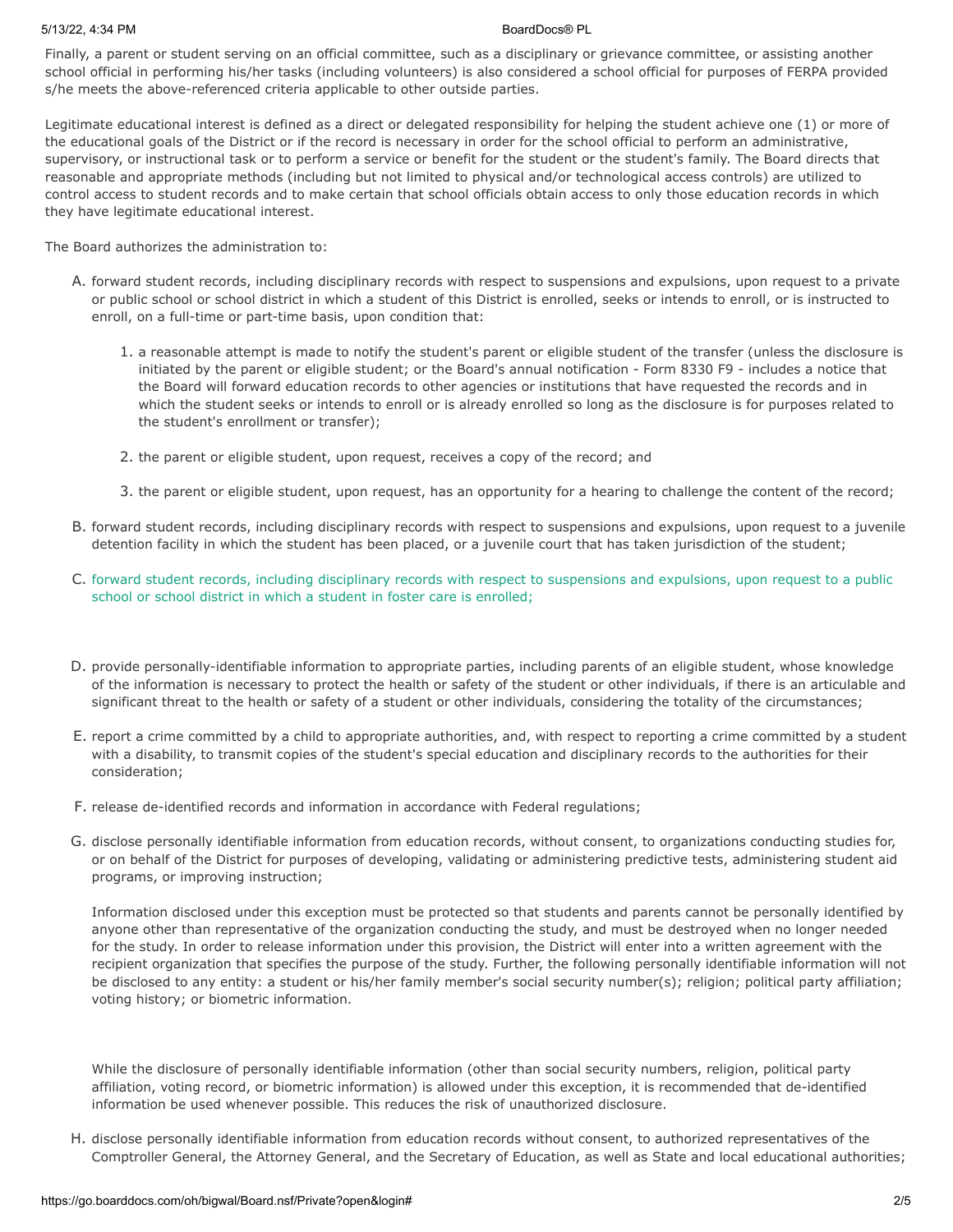The disclosed records must be used to audit or evaluate a Federal or State-supported education program, or to enforce or comply with Federal requirements related to those education programs. A written agreement between the parties is required under this exception.

The District will verify that the authorized representative complies with FERPA regulations.

I. request each person or party requesting access to a student's record to abide by Federal regulations and State laws concerning the disclosure of information.

The Board will comply with a legitimate request for access to a student's records within a reasonable period of time but not more than forty-five (45) days after receiving the request or within such shorter period as may be applicable to students with disabilities. Upon the request of the viewer, a record shall be reproduced, unless said record is copyrighted, or otherwise restricted, and the viewer may be charged a fee equivalent to the cost of handling and reproduction. Based upon reasonable requests, viewers of education records will receive explanation and interpretation of the records.

The Board shall maintain a record of each request for access and each disclosure of personally identifiable information. Such disclosure records will indicate the student, person viewing the record, their legitimate interest in the information, information disclosed, date of disclosure, and date parental/eligible student consent was obtained (if required).

Only directory information regarding a student shall be released to any person or party, other than the student or his/her parent, without the written consent of the parent, or, if the student is an eligible student, without the written consent of the student, except to those persons or parties stipulated by the Board's policy and administrative guidelines and/or those specified in the law.

## **DIRECTORY INFORMATION**

Each year the Superintendent shall provide public notice to students and their parents of the District's intent to make available, upon request, certain information known as directory information. The Board designates as student directory information: a student's name; address; telephone number; date and place of birth; major field of study; participation in officially-recognized activities and sports; height and weight, if a member of an athletic team; dates of attendance; date of graduation; or awards received.

The Board designates school-assigned e-mail accounts as directory information for the limited purpose of facilitating students' registration for access to various online educational services, including mobile applications/apps that will be utilized by the student for educational purposes and for inclusion in internal e-mail address books.

School-assigned e-mail accounts shall not be released as directory information beyond this/these limited purpose(s) and to any person or entity but the specific online educational service provider **(x )** and internal users of the District's Education Technology.

Directory information shall not be provided to any organization for profit-making purposes.

Parents and eligible students may refuse to allow the Board to disclose any or all of such directory information upon written notification to the Board within thirty (30) days after receipt of the Superintendent's annual public notice.

In accordance with Federal and State law, the Board shall release the names, addresses, District-assigned e-mail addresses (if available), and telephone listings of secondary students to a recruiting officer for any branch of the United States Armed Forces or an institution of higher education who requests such information. A secondary school student or parent of the student may request in writing that the student's name, address, District-assigned e-mail address (if available), and telephone listing not be released without prior consent of the parent(s)/eligible student. The recruiting officer is to sign a form indicating that any information received by the recruiting officer shall be used solely for the purpose of informing students about military service and shall not be released to any person other than individuals within the recruiting services of the Armed Forces. The Superintendent is authorized to charge mailing fees for providing this information to a recruiting officer.

Whenever consent of the parent(s)/eligible student is required for the inspection and/or release of a student's health or education records or for the release of directory information, either parent may provide such consent unless agreed to otherwise in writing by both parents or specifically stated by court order. If the student is under the guardianship of an institution, the Superintendent shall appoint a person who has no conflicting interest to provide such written consent.

The Board may disclose directory information, on former students without student or parental consent, unless the parent or eligible student previously submitted a request that such information not be disclosed without their prior written consent.

The Board shall not permit the collection, disclosure, or use of personal information collected from students for the purpose of marketing or for selling that information (or otherwise providing that information to others for that purpose).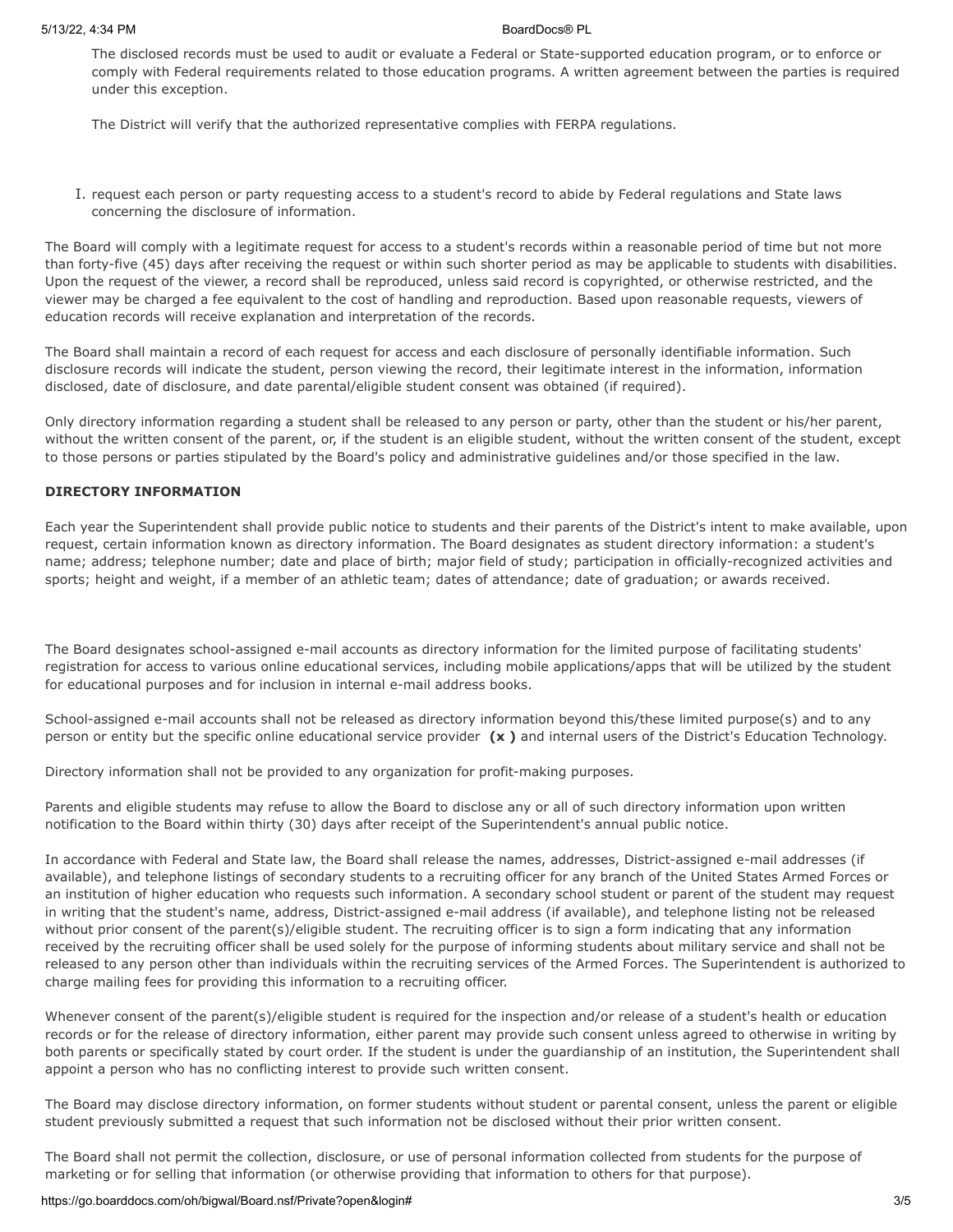## **INSPECTION OF INFORMATION COLLECTION INSTRUMENT**

The parent of a student or an eligible student has the right to inspect upon request any instrument used in the collection of personal information before the instrument is administered or distributed to a student. Personal information for this section is defined as individually identifiable information including a student or parent's first and last name, a home or other physical address (including street name and the name of the city or town), a telephone number, or a Social Security identification number. In order to review the instrument, the parent or eligible student must submit a written request to the building principal at least ten (10) business days before the scheduled date of the activity. The instrument will be provided to the parent or eligible student within five (5) business days of the principal receiving the request.

The Superintendent shall directly notify the parent(s) of a student and eligible students, at least annually at the beginning of the school year, of the specific or approximate dates during the school year when such activities are scheduled or expected to be scheduled.

This section does not apply to the collection, disclosure, or use of personal information collected from students for the exclusive purpose of developing, evaluating, or providing educational products or services for, or to, students or educational institutions, such as the following:

- A. college or other postsecondary education recruitment, or military recruitment
- B. book clubs, magazine, and programs providing access to low-cost literary products
- C. curriculum and instructional materials used by elementary and secondary schools
- D. tests and assessments used by elementary and secondary schools to provide cognitive, evaluative, diagnostic, clinical, aptitude, or achievement information about students (or to generate other statistically useful data for the purpose of securing such tests and assessments) and the subsequent analysis and public release of the aggregate data from such tests and assessments
- E. the sale by students of products or services to raise funds for school-related or education-related activities
- F. student recognition programs

The Superintendent is directed to prepare administrative guidelines so that students and parents are adequately informed each year regarding their rights to:

- A. inspect and review the student's education records;
- B. request amendments if the parent believes the record is inaccurate, misleading, or violates the student's privacy rights;
- C. consent to disclosures of personally identifiable information contained in the student's education records, except to those disclosures allowed by the law;
- D. challenge Board noncompliance with a parent's request to amend the records through a hearing;
- E. file a complaint with the United States Department of Education;
- F. obtain a copy of the Board's policy and administrative guidelines on student records.

The Superintendent shall also develop procedural guidelines for:

- A. the proper storage and retention of records including a list of the type and location of records;
- B. informing Board employees of the Federal and State laws concerning student records.

The Board authorizes the use of the microfilm process or electromagnetic processes of reproduction for the recording, filing, maintaining, and preserving of records.

No liability shall attach to any member, officer, or employee of this Board as a consequence of permitting access or furnishing student records in accordance with this policy and regulations.

Any entity receiving personally identifiable information pursuant to a study, audit, evaluation or enforcement/compliance activity must comply with all FERPA regulations. Further, such an entity must enter into a written contract with the Board of Education delineating its responsibilities in safeguarding the disclosed information. Specifically, the entity must demonstrate the existence of a